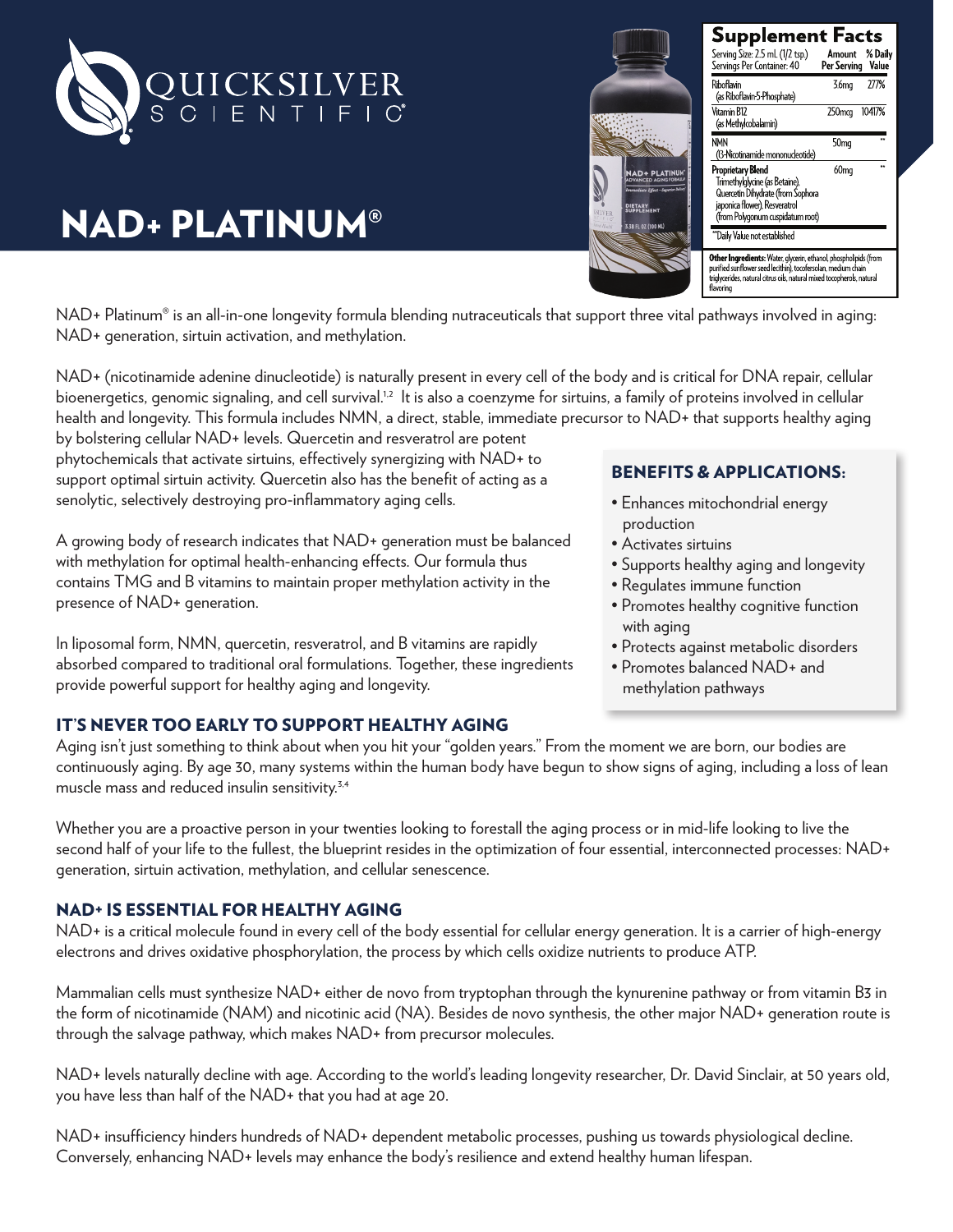#### NAD+ AND DETOXIFICATION

Detoxification is a complex, essential set of bodily processes that occur on both a microcosmic and a macrocosmic level, ultimately processing and eliminating toxins from the body. At the microcosmic level, toxins are mobilized and shuttled out of cells via special transporters. At the macrocosmic level, toxins are ushered through the liver, kidneys, and GI tract to be eliminated via the urine or stool. Most detoxification protocols target the macrocosmic level of detox, ignoring crucial processes that occur at the cellular level. However, when we ignore the microcosmic level of detoxification, toxins may remain within cells and even the most well-intentioned detox protocol may fall flat. Cellular energy is crucial for driving the microcosmic level of detoxification. By enhancing our NAD+ levels with NMN, we can bolster our cellular energy production, drive detoxification bioenergetics, and efficiently mobilize and eliminate toxins from our bodies.

Optimal NAD+ levels may be particularly important for the detoxification of mercury. One study found that treatment of mercury-exposed Caenorhabditis elegans, a worm commonly used for preclinical research, with supplemental NAD+ provided protection against mercury-induced oxidative stress and mitochondrial dysfunction.5 These findings suggest that the enhancement of NAD+ levels should be a central part of any comprehensive mercury detoxification protocol.

### NAD+ AND EMF PROTECTION

Like it or not, we are inundated with non-native electromagnetic fields (nnEMF) daily from the myriad electronic devices, WiFi, Bluetooth, and other technologies we use in our modern-day lives. Non-native EMF is a form of man-made, non-ionizing radiation that disturbs biological processes by disrupting the activity of the electrons that make up each and every molecule in our bodies. By unsettling electron homeostasis, nnEMF triggers oxidative stress and damages physiological processes ranging from mitochondrial function to metabolic health.<sup>6</sup>

While reducing exposure to nnEMF through lifestyle changes is a crucial step towards better health, it is impossible to completely avoid nnEMF. Bolstering cellular antioxidant capacity can ameliorate nnEMF-induced oxidative stress. By enhancing cellular NAD+ levels, NMN enhances the body's antioxidant defenses and may help defend the body against radiation, such as nnEMF.7

### NAD+ PRECURSORS ARE NOT ALL CREATED EQUAL

As our understanding of NAD+'s importance for health and longevity has expanded, the scientific community has leaped into action, researching safe, efficacious ways to boost cellular NAD+ levels. The scientific community has identified several molecules with therapeutic NAD+ boosting effects; these compounds are referred to as "NAD+ boosters." However, not all NAD+ boosters are created equal.

For example, nicotinic acid (NA) and nicotinamide (NAM) are two molecules that can be used to generate NAD+. However, the processes required to convert these precursors into NAD+ are complicated and inefficient.



Nicotinamide riboside (NR) is another NAD+ precursor that offers more therapeutic potential than NA and NAM. However, it must first be converted into NMN before transforming into NAD+.

Nicotinamide mononucleotide (NMN) is a promising, potent alternative to NA, NAM, and NR for supporting NAD+ production. It is a direct, stable NAD+ precursor that has been found to effectively raise NAD+ levels and may thus help alleviate the downstream health impacts of NAD+ depletion.<sup>8</sup> It was originally thought that NMN was unable to enter cells on its own and that NR was the only precursor that could effectively raise NAD+ levels. However,

# in 2019, groundbreaking research showed that NMN has a unique and dedicated transporter (Slc12a8) that can move the molecule quickly across the cell membrane and into the cell where it can be transformed rapidly into NAD+.<sup>9</sup>

# METHYLATION: THE MISSING LINK FOR SUSTAINABLE NAD+ PRODUCTION

NAM is an intermediate in the biochemical cycle used to generate NAD+. Aging, stress, high levels of body fat, an unhealthy diet, and inflammation inhibit the enzyme NAMPT, which converts NAM into NMN and then NAD+.<sup>10</sup> When the conversion of NAM to NMN and NAD+ is hindered, NAM builds up in the body. NAM accumulation prevents NAM from recycling back into NAD+, inhibiting vital NAD+-dependent processes such as sirtuin activation. This is where methylation nutrients come into play.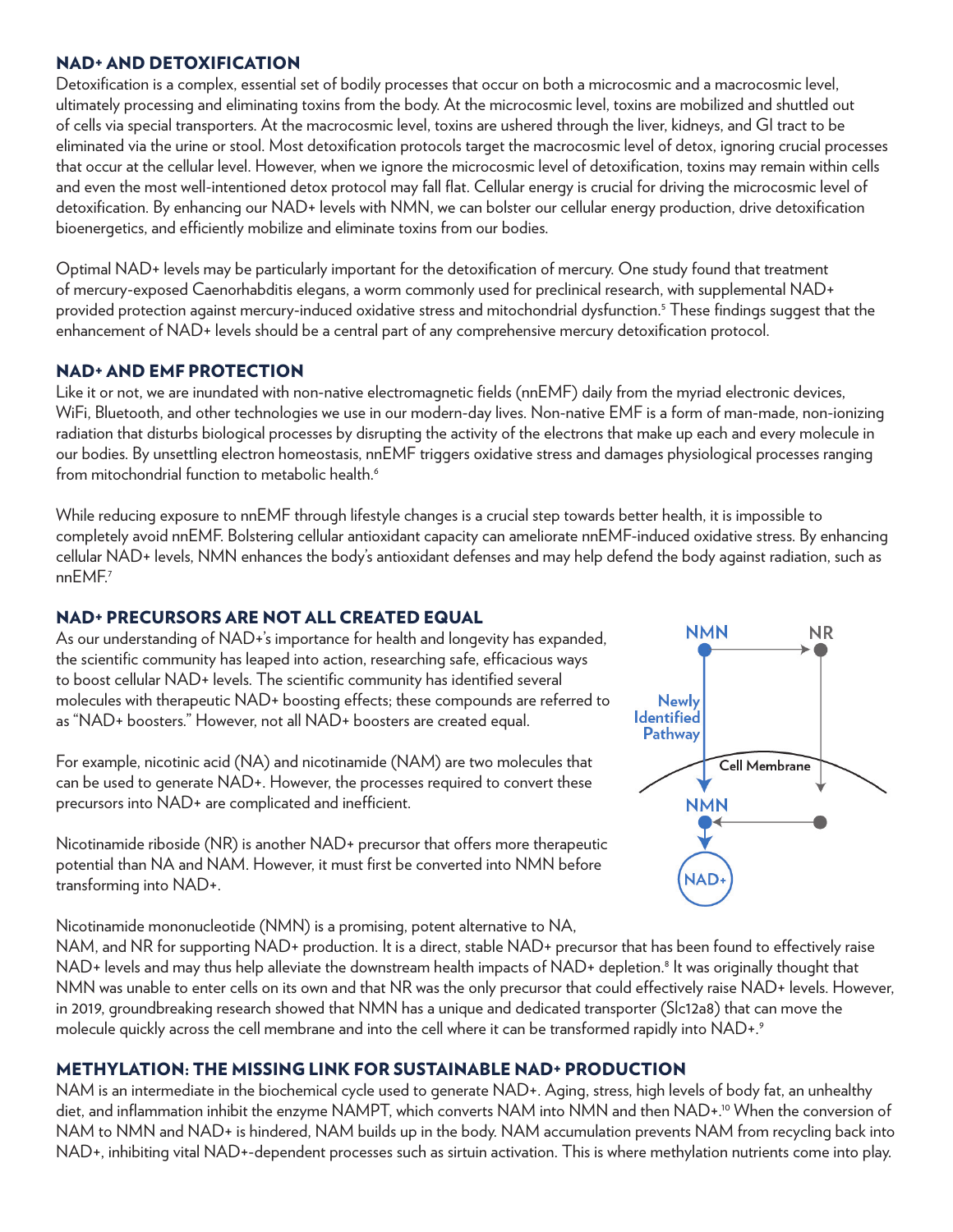Methylation is a biochemical process in which methyl (-CH3) groups are added to molecules. Methylation is essential for removing excess NAM from the body, keeping the NAD+ cycle spinning. Simultaneous supplementation of methylation nutrients alongside NMN may optimize NAD+ bioenergetics, allowing you to experience the full potential of NMN supplementation.

### AMPLIFY SIRTUINS FOR CELLULAR HEALTH, STAMINA, AND LONGEVITY

Sirtuins are a family of seven proteins that regulate cellular homeostasis, including metabolism, mitochondrial function, oxidative stress, inflammation, autophagy and apoptosis.11,12 They coordinate which cellular "tasks" must be done at given points in time in response to environmental cues. Sirtuins also regulate crucial cellular mechanisms involved in aging and longevity. NAD+ is an essential coenzyme to sirtuins; without sufficient NAD+, sirtuins cannot function and drive a healthy cellular environment. The dependence of sirtuin activation on NAD+ was discovered by American biologist Leonard Guarente in the 1990s, leading to an explosion in scientific research on sirtuins.

Sirtuins play an important role in histone deacetylation, a biochemical process in which they remove a chemical group called an acetyl group from histones, the proteins around which your DNA is wrapped. Through this process, sirtuins regulate gene expression, turning genes on and off to maintain optimal health.

As a side note, NAD+ is also a coenzyme for poly-ADP-ribose-polymerases, or PARPs, enzymes involved in DNA repair, telomere maintenance, and longevity.<sup>13</sup>

NAD+ levels are gradually depleted in multiple tissues during the aging process. This subsequently leads to a decline in sirtuin and PARP activity. Administration of exogenous NAD+ boosters, such as NR and NMN, has been found to enhance cellular NAD+ levels and support sirtuin activation.<sup>14</sup>

Sirtuin-activating compounds, also known as "STACs," are chemical compounds that initiate sirtuin activity. A handful of STACs have been identified, including the phytochemicals quercetin and resveratrol. By allosterically activating sirtuins, quercetin and resveratrol support NAD+'s coenzymatic activity to promote optimal sirtuin function.<sup>15</sup>

### **Sirtuin activation, in turn, offers a wide range of beneficial health effects, including:**

- Healthy brain aging<sup>16</sup> Metabolic and cardiovascular optimization<sup>9</sup>
- Robust immune function<sup>17</sup> Increase insulin sensitivity<sup>9</sup>
- Appropriate inflammatory response<sup>9</sup> Physical stamina and endurance<sup>18,19</sup>
- 
- 
- 
- A healthy circadian rhythm<sup>20</sup> Aging and longevity support<sup>21</sup>

# REDUCE YOUR SENESCENT CELL BURDEN

Senescent cells are cells that have ceased to divide and instead secrete an array of pro-inflammatory mediators that damage surrounding cells. Certain pharmaceutical drugs and phytonutrients act as senolytics, selectively destroying senescent cells. Quercetin is one such phytonutrient that has been found to selectively target senescent cells.

Importantly, quercetin may work best alongside diet and lifestyle changes for reducing your senescent cell burden. For example, exercise has been found to attenuate cellular senescence.<sup>22</sup> Beta-hydroxybutyrate, a ketone body produced during fasting and by the ketogenic diet, also inhibits senescent cell generation.<sup>23</sup>

### IN THIS FORMULA:

**NMN** is a stable, direct precursor to NAD+. By enhancing NAD+ levels, NMN supports cellular energy generation, sirtuin activation, and countless processes downstream of sirtuins essential for healthy aging, including brain and immune function, metabolism, physical endurance, and circadian rhythms.

**Quercetin** is a phytochemical found in a variety of fruits and vegetables. It is a mild sirtuin activator and a potent senolytic that selectively destroys senescent cells. Quercetin also stabilizes mast cells, helping to balance inflammation throughout the body.<sup>24</sup>

**Resveratrol** hyperactivates sirtuins, with beneficial downstream effects on gene expression, brain function, metabolism, and inflammation.<sup>25</sup>

**TMG** is a methyl donor that donates methyl groups (-CH3) to other molecules throughout the body, facilitating countless